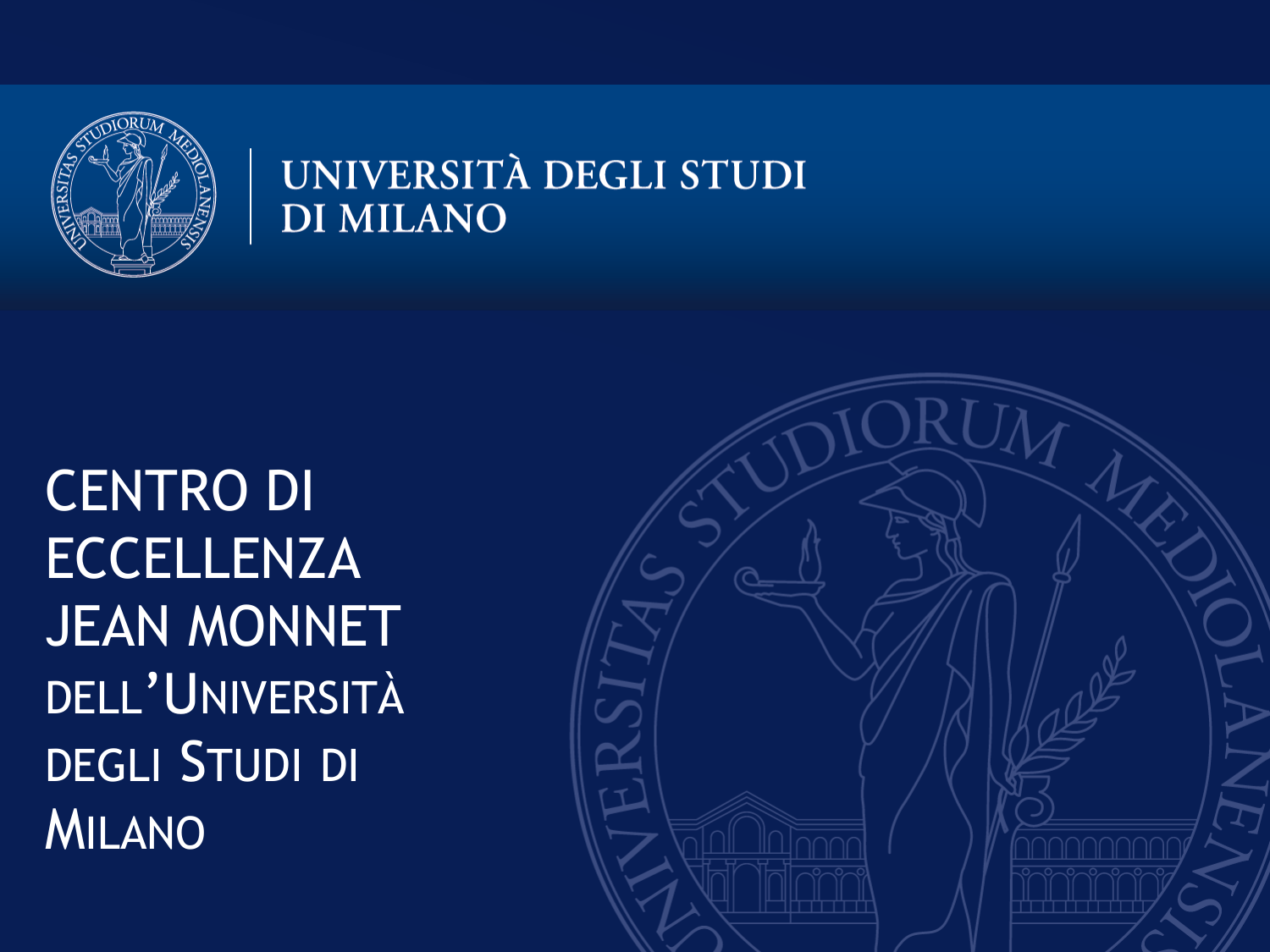- 3 Full Professors
- 4 Associate Professors
- 2 Adjunct Professors
- 2 Post-doc researchers
- 8 Phd Students

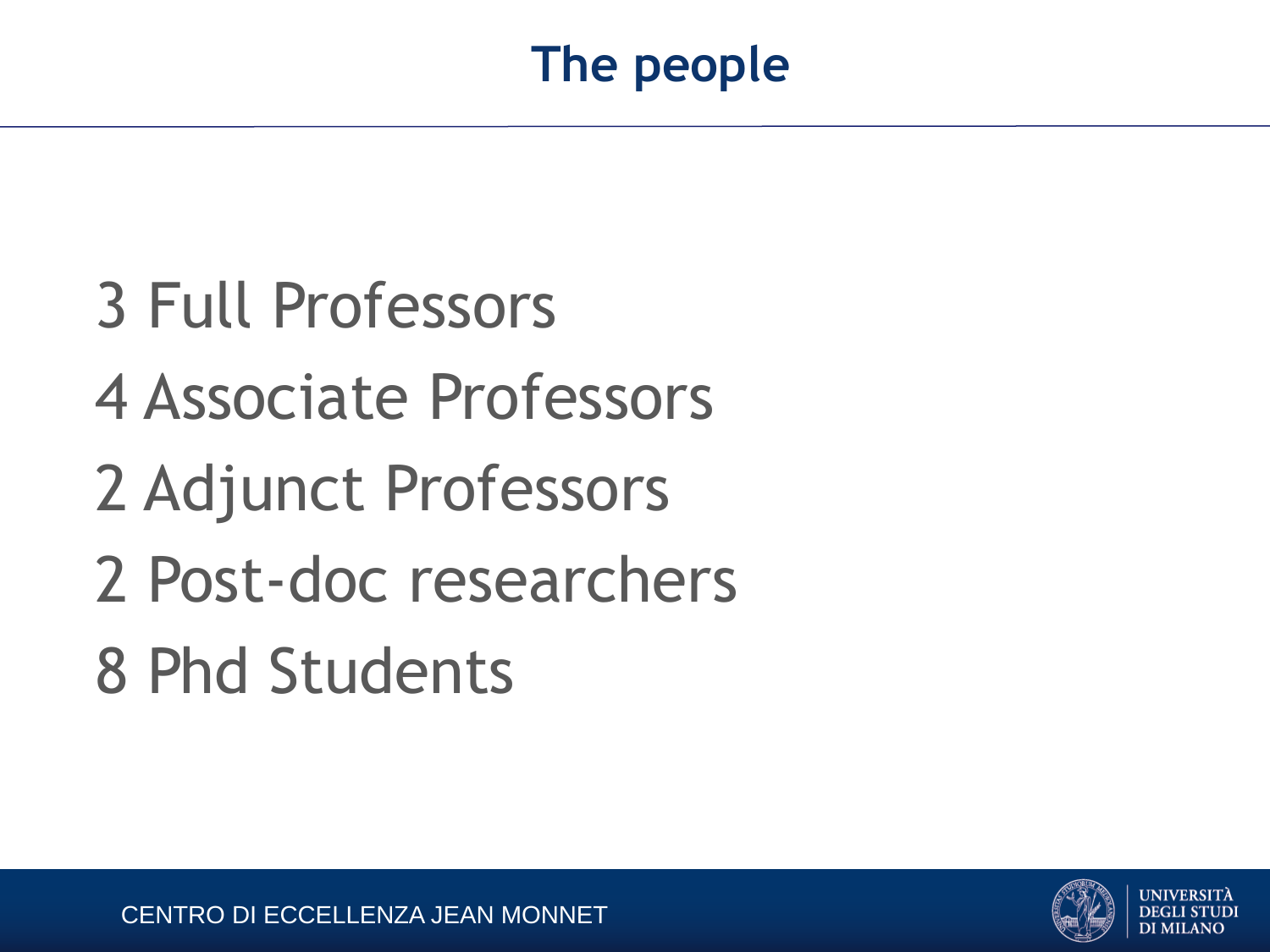# **Main: Food safety and food security**

# Collateral: EU integration process – institutional issues

Fundamental rights

Competition

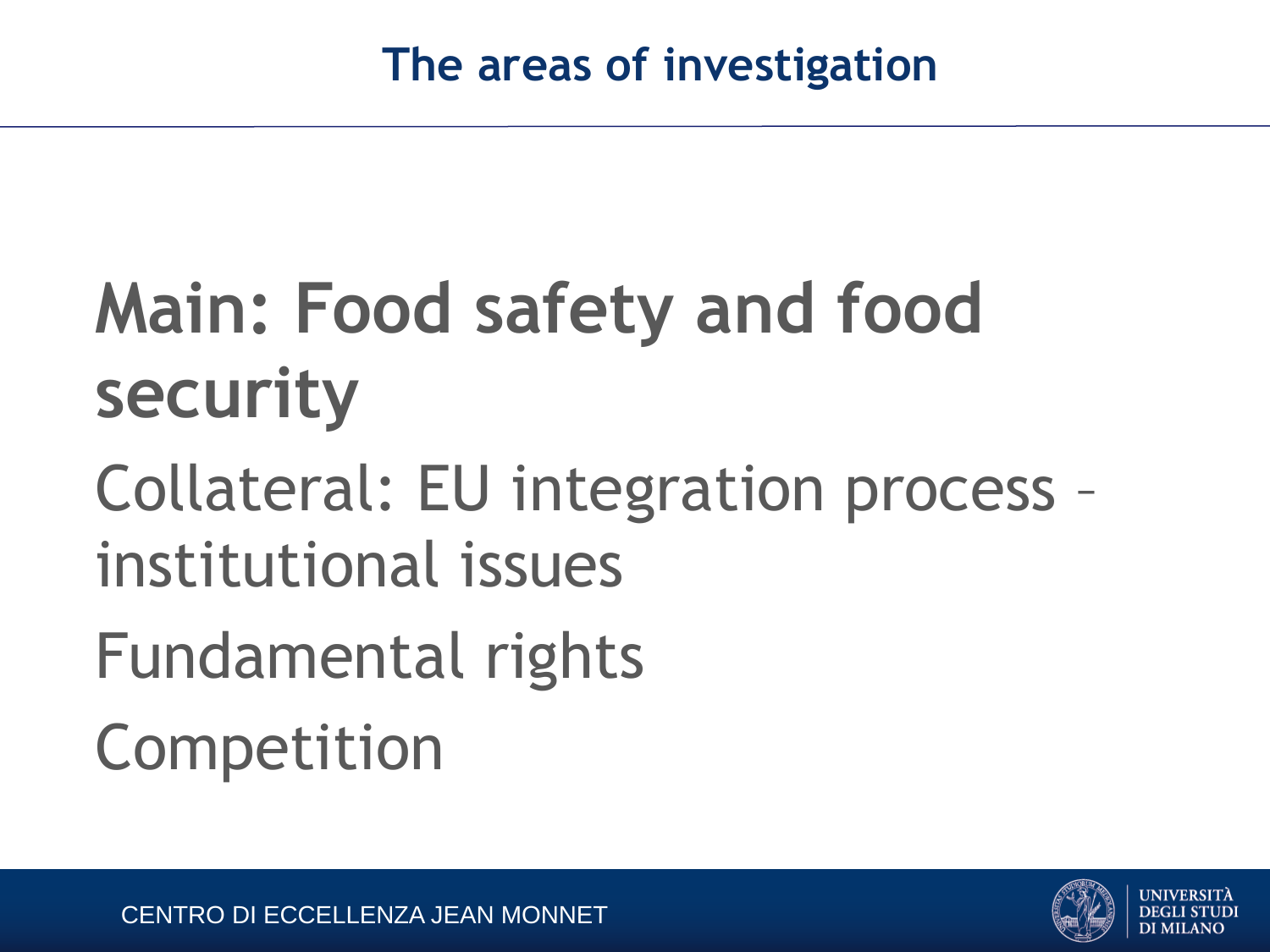The Centre of Excellence aims to encourage research and promote a better understanding of the Expo2015 subjects.

Many initiatives are planned in collaboration with other Universities in Milan and Lombardy and the Bar Association of Milan, and are addressed to several groups of stakeholders, not limited to the academia



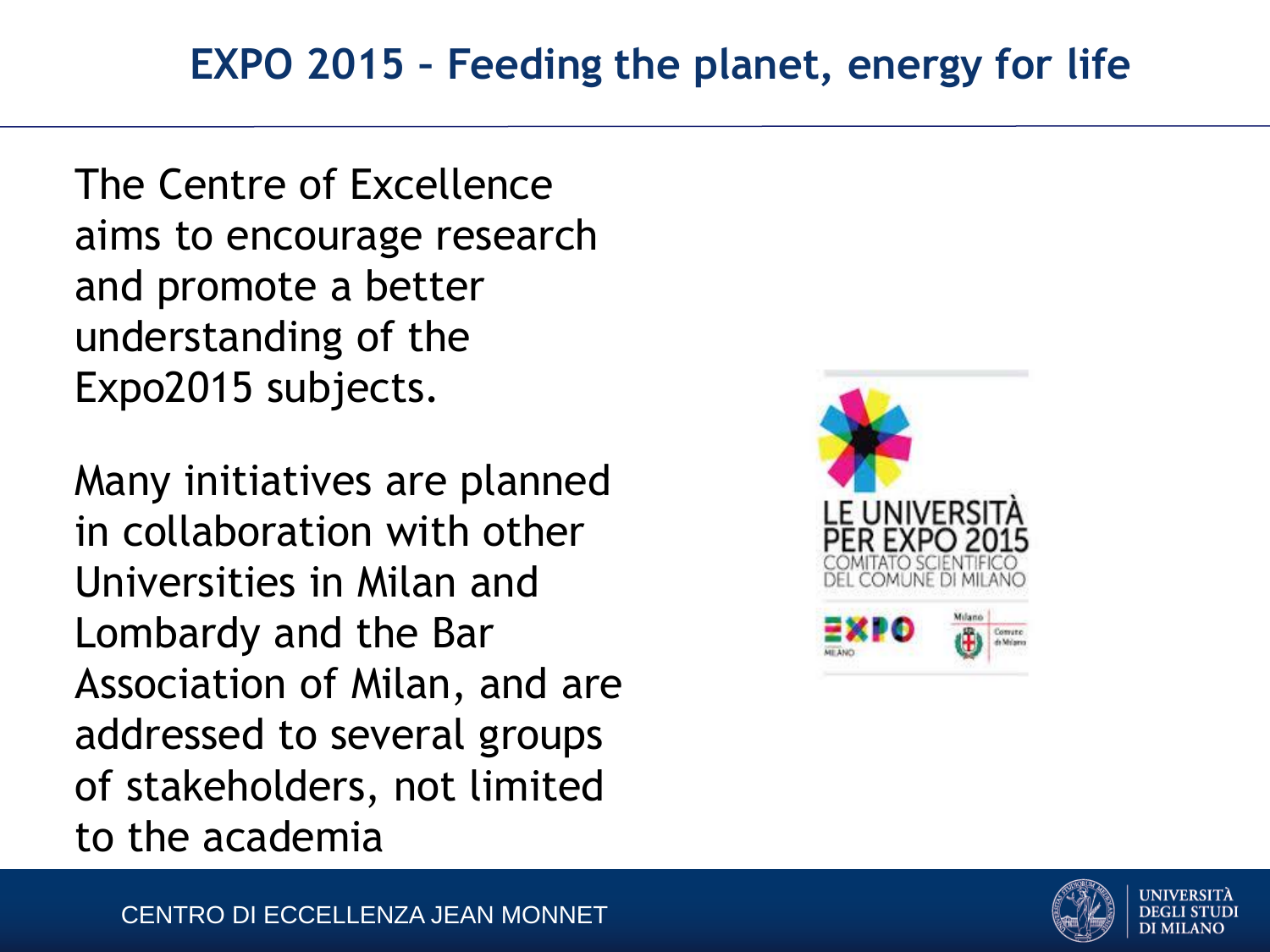Civil society involvement - activities planned in collaboration with:

- Milan Bar;
- Bocconi University;
- SIOI International Society for International Organisation;
- AIJA International Association of young Lawyers, etc.

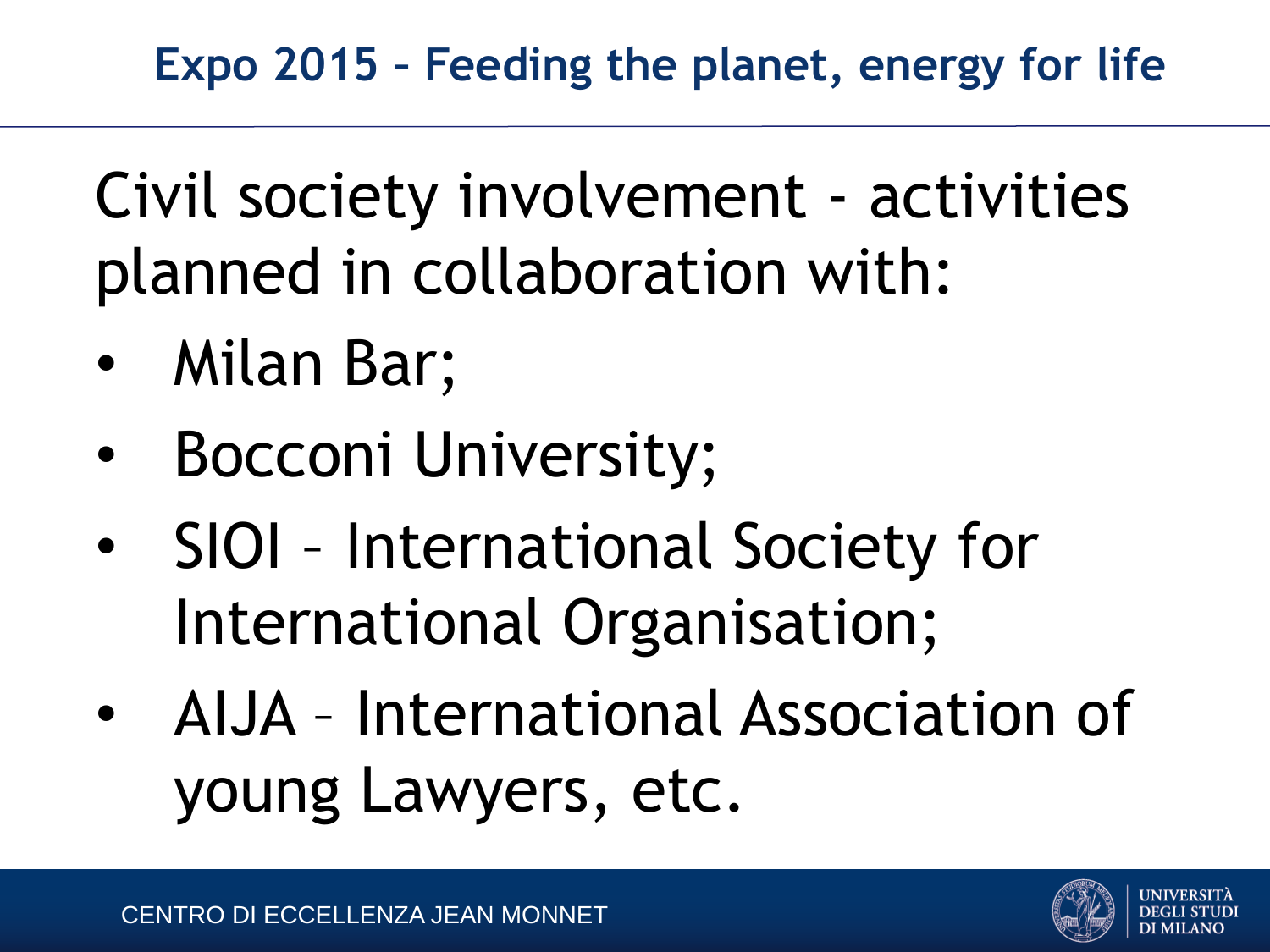### **Expo 2015 – Feeding the planet, energy for life**

### Milan Bar – Chair of the Expo Scientific Committee:

- **Conference** "Economic enhancement and legal protection of the Italian agro-food products in Europe and in the world", 25 October **2013;**
- **Conference** " Food safety and health protection of consumers in the applicable food legislation "*,* 28 March 2014,
- "The culture of law and food. The Bar Association towards Expo 2015" as part of "Expo in città", a **series of events** designed to disseminate the knowledge of the topics that will be addressed during the Universal Exhibition, 16 May, 2014;
- **Thematic seminars** addressed to lawyers (February-April 2014)
- Conference UGIVI (*Unione dei giuristi della Vite e del Vino*), 7-8 May 2015.
- **International conference** in collaboration with OLAF, "Agriculture of quality and fight against food frauds food for the protection of the financial interests of the European Union", 8 giugno 2015.
- **Closing event, International conference** "Food security under siege? Feeding a planet hungry for energy ", 1-2 October 2015.



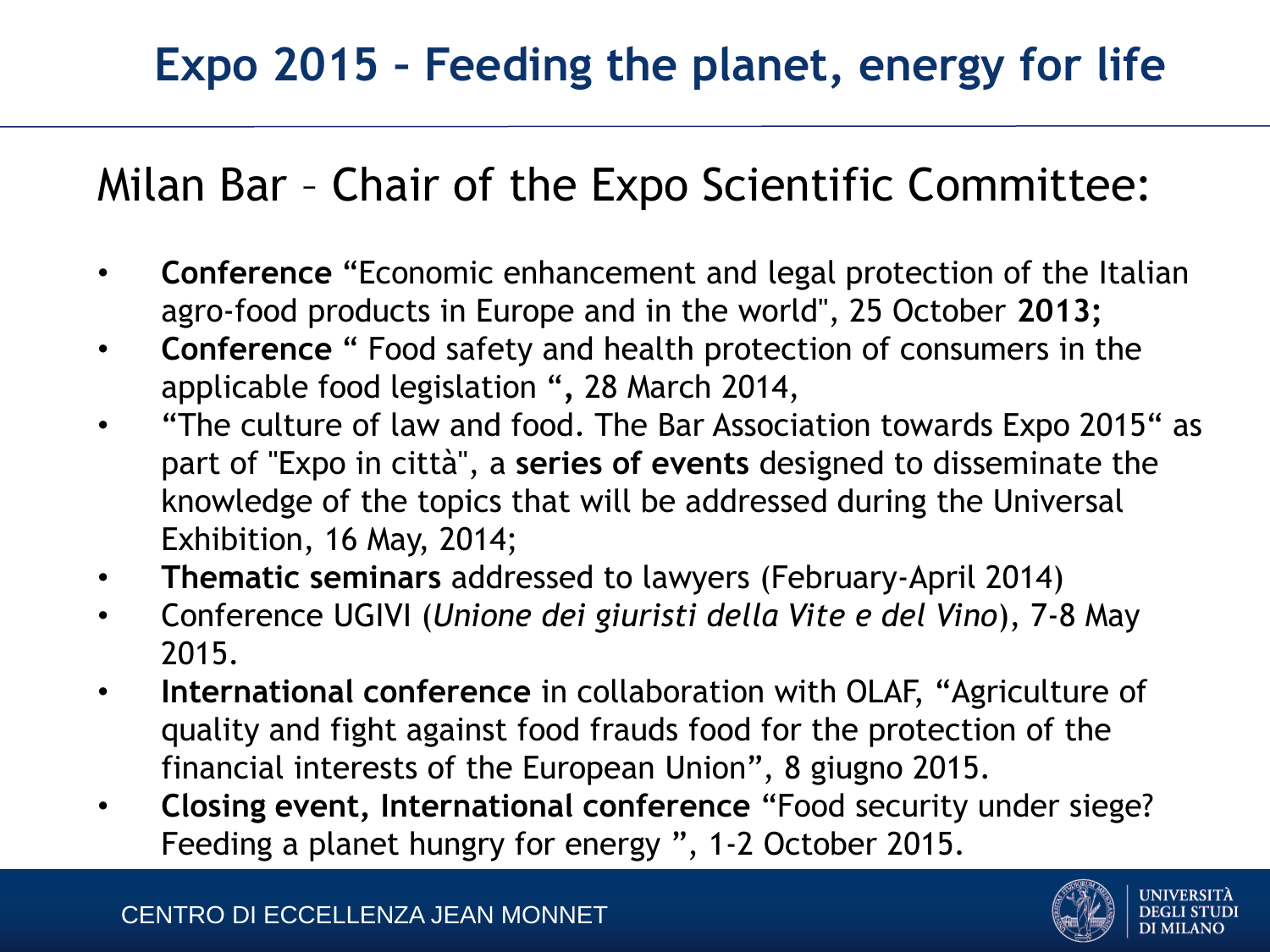**Expo 2015 – Feeding the planet, energy for life** 

Conference and expert meeting organised in collaboration with Bocconi University, World Trade Institute Geneva, HEC Paris:





The more you know, the more you dare®



## "Sustainable Food: Legal and Economic Challenges", Bocconi University, 14 May 2015.

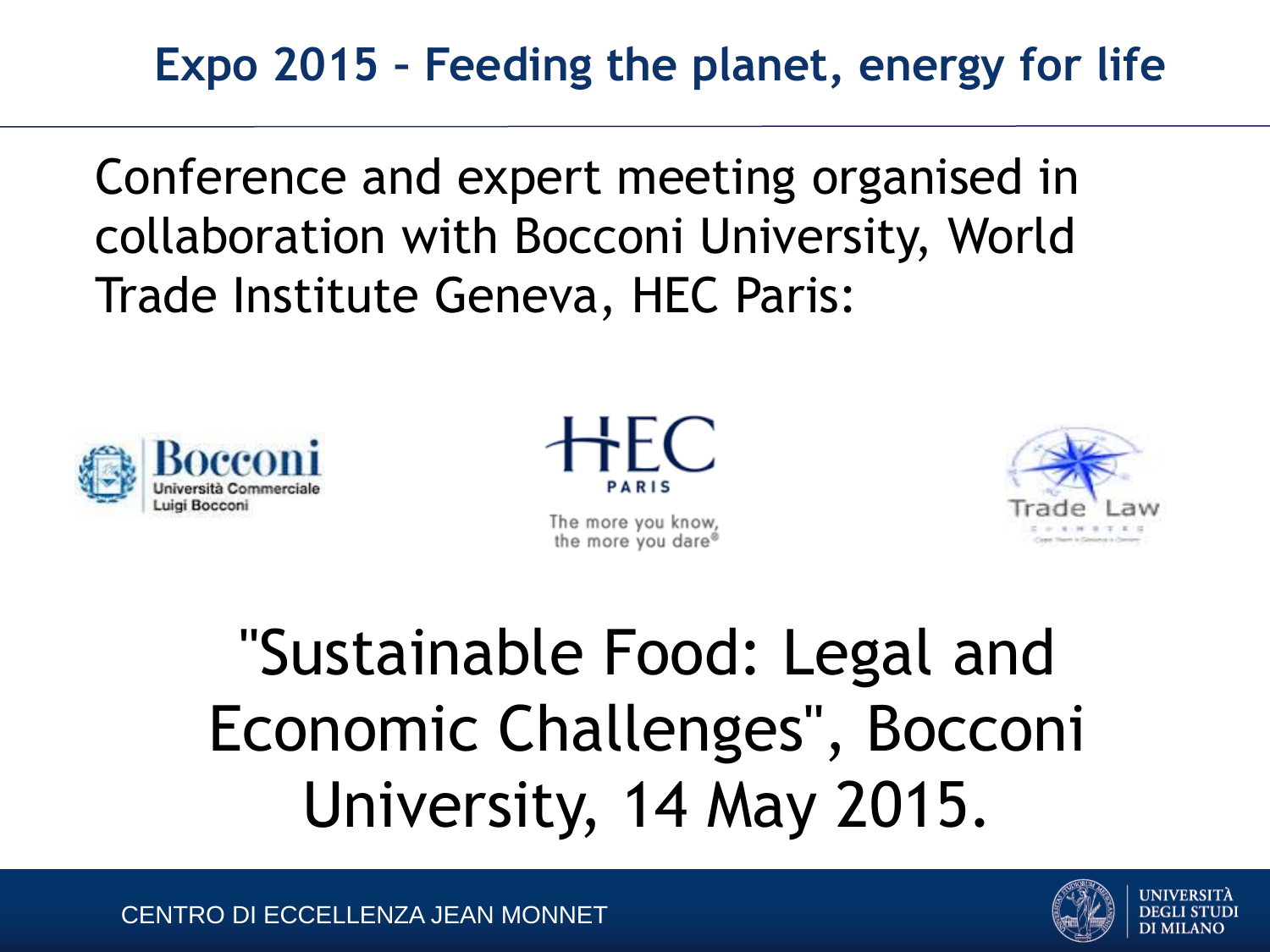Dissemination and training activities to be carried out with the SIOI:

- Food safety, Module within the Training course for journalists, 28 November 2014;
	- Food safety, Moot competition for Milan High-School students, 10 December 2014

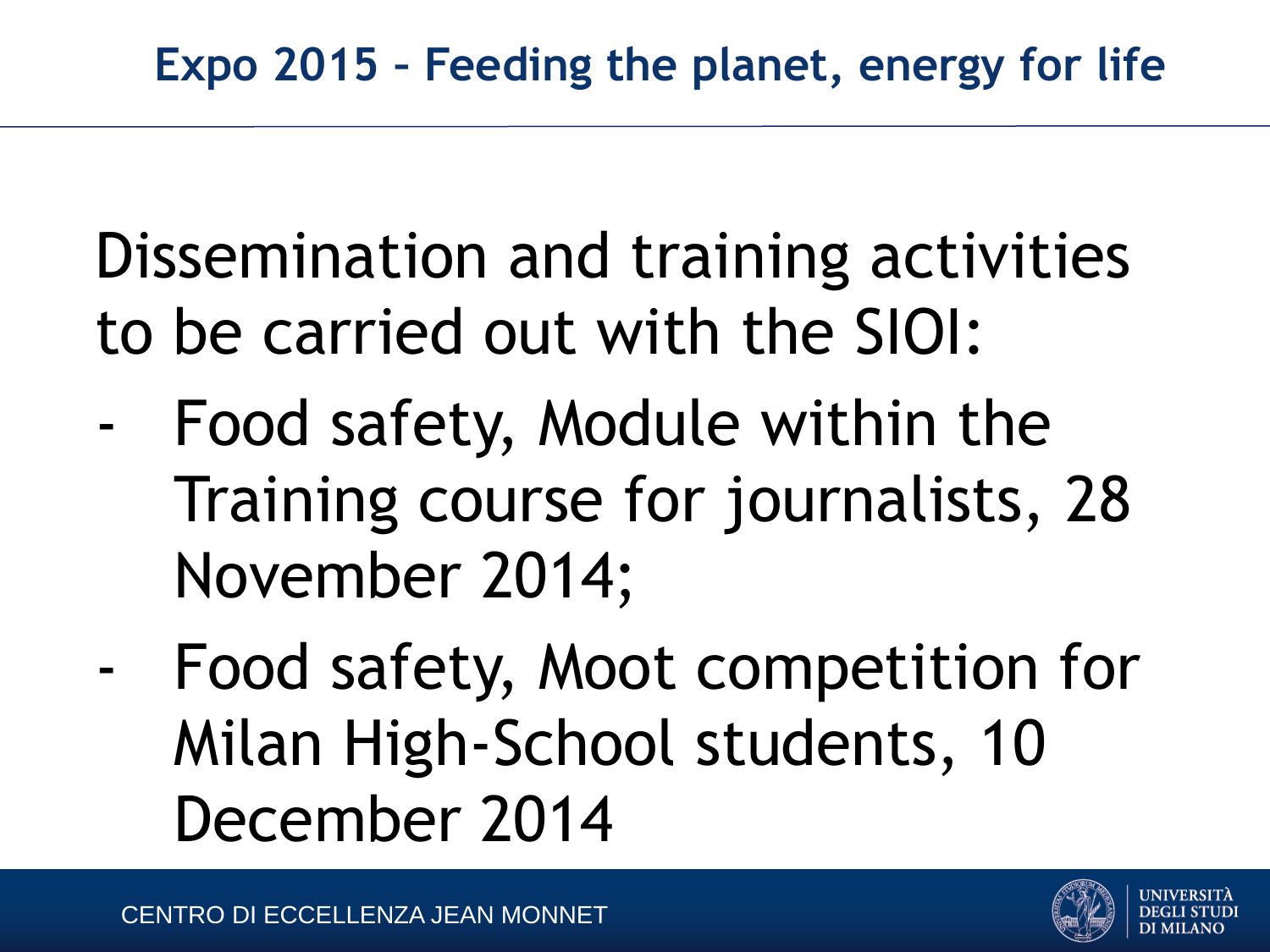**Expo 2015 – Feeding the planet, energy for life** 

Conference organised in collaboration with Aija, International Association of Young Lawyers:



**NATIONAL ASSOCIATION** OF YOUNG LAWYERS

What's in my Bowl? From Producer to Consumer, Quality Food for All, Milan, 14-15 May 2015



CENTRO DI ECCELLENZA JEAN MONNET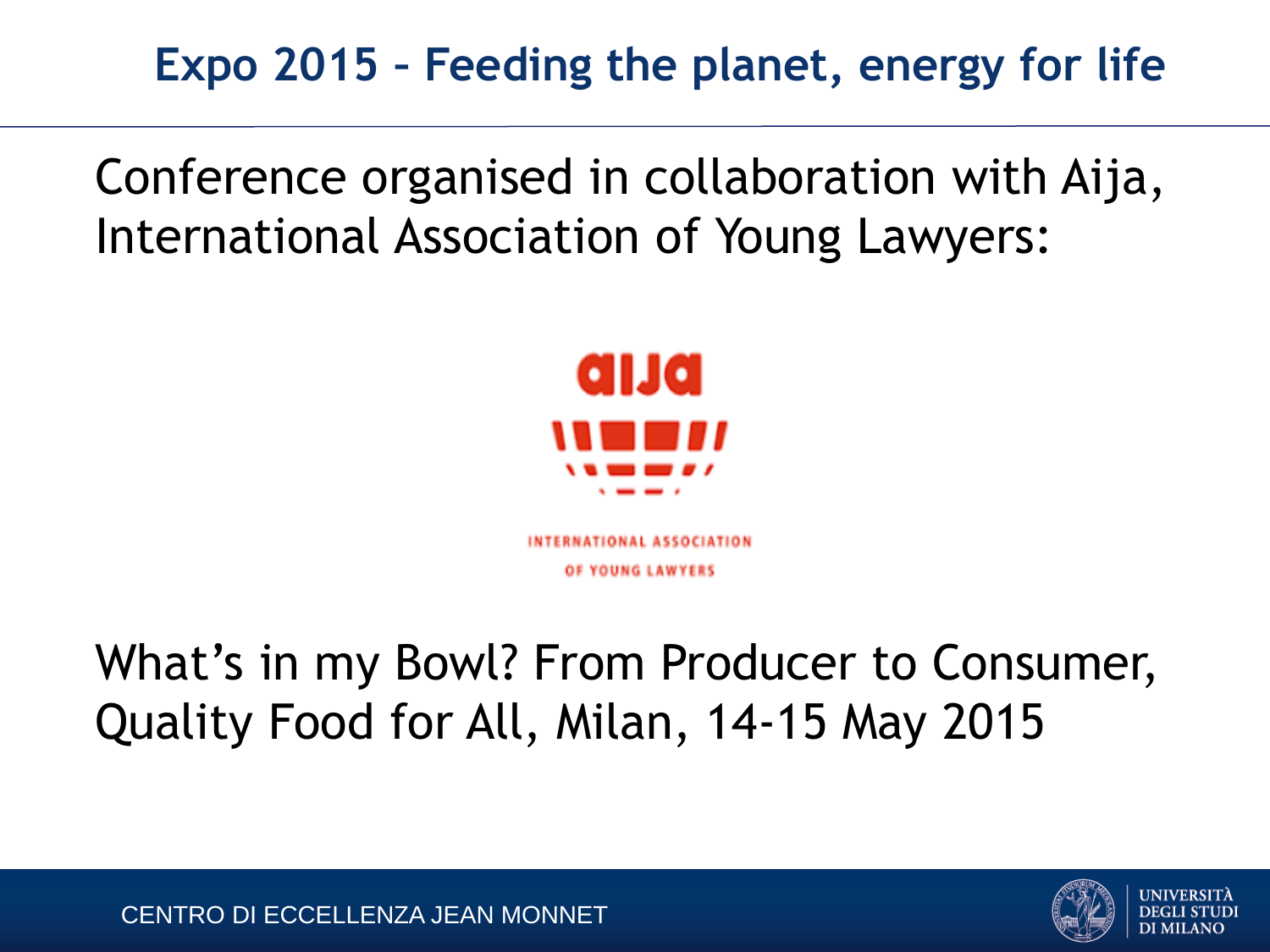Teaching activities for Milan University students :

- EU Law, Food safety and food security, Course (48 hours) Faculty of Agriculture, Module (22 hours) Faculty of Law, for 3 years (students' visit to EFSA, Parma, planned);
- Food safety and food security, Teaching module, Phd Students in public law, University of Milan, May, 2015.

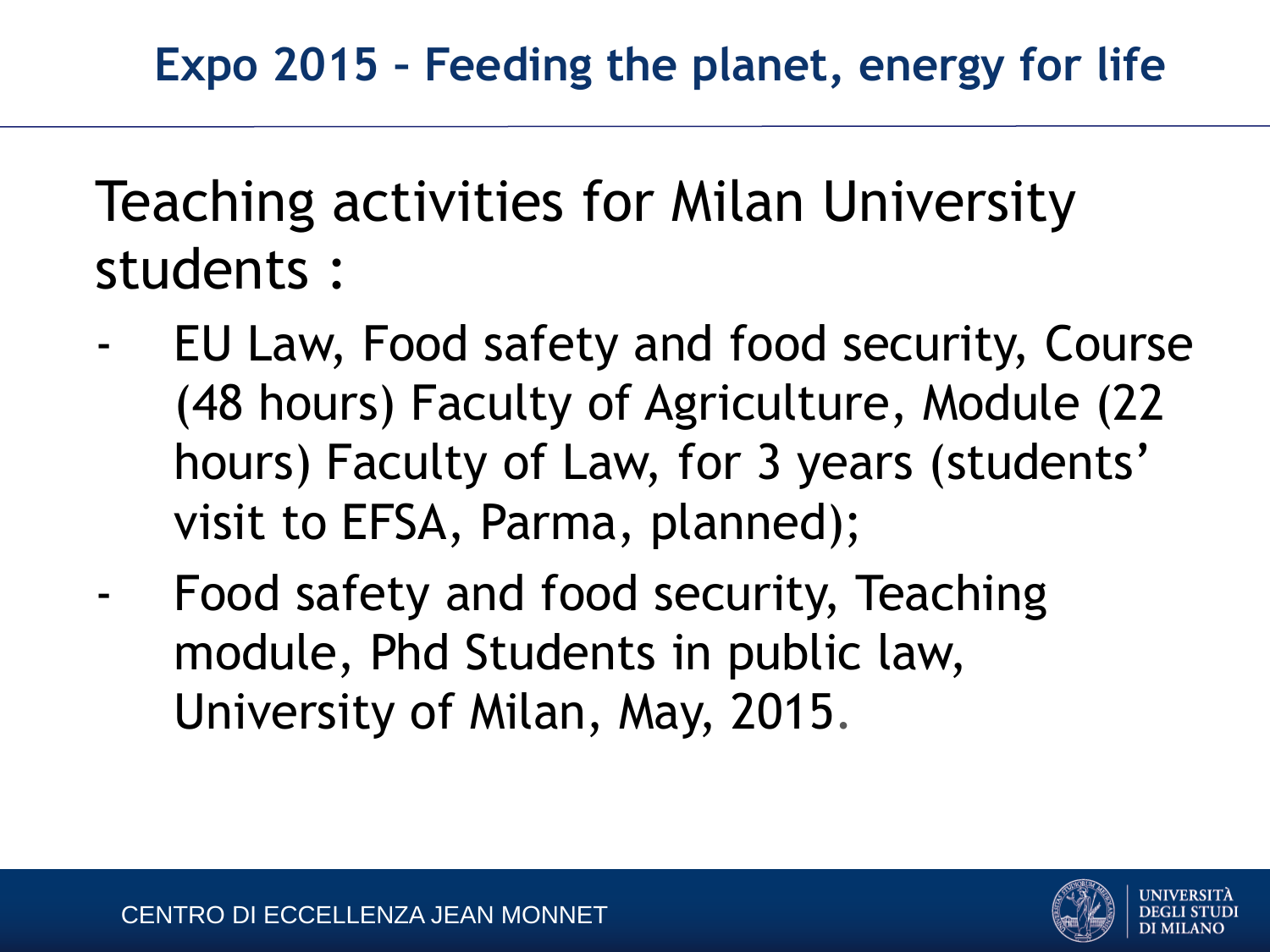### Dissemination:

- www.eurojus.it is an online platform that aims to promote the study and analysis of the process of European integration. The site hosts and promotes the activities of the Centre of Excellence;
- Among the first in the Italian academia, it hosts educational materials freely downloadable by students.
- Average 100 visits per day.

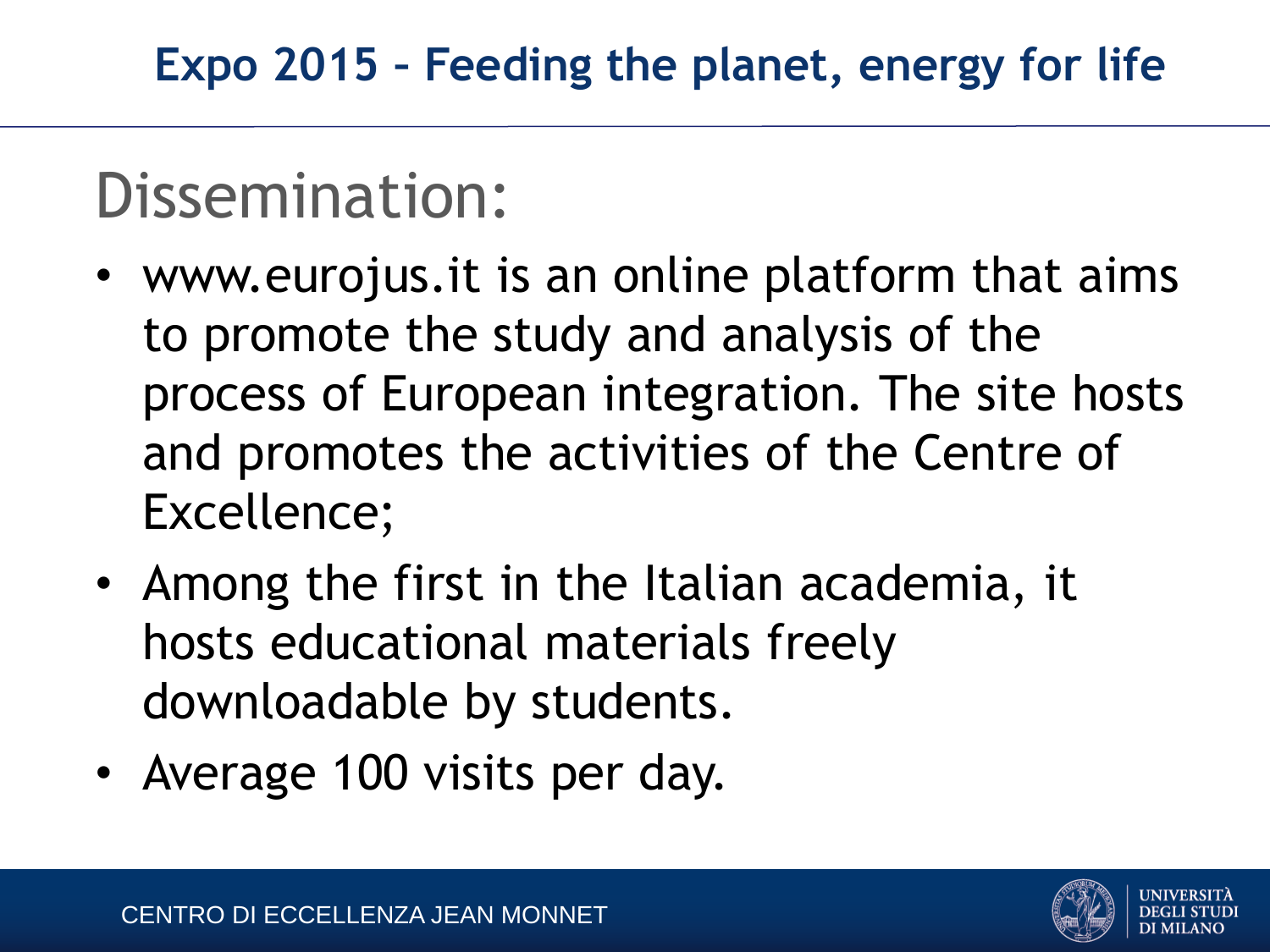### Dissemination:

- The blog EUROJUS represents an essential tool of knowledge dissemination and information on the research activities of the Centre of Excellence.
- Registered with the Court of Milan and with ISSN, the blog aims to combine the scientific rigor and methodology of an academic review with promptness.
- The themes treated are the classic topics of the European integration process. They are developed in the form of short news and more detailed posts.
- A special section will be devoted to the topics of food safety and food security.

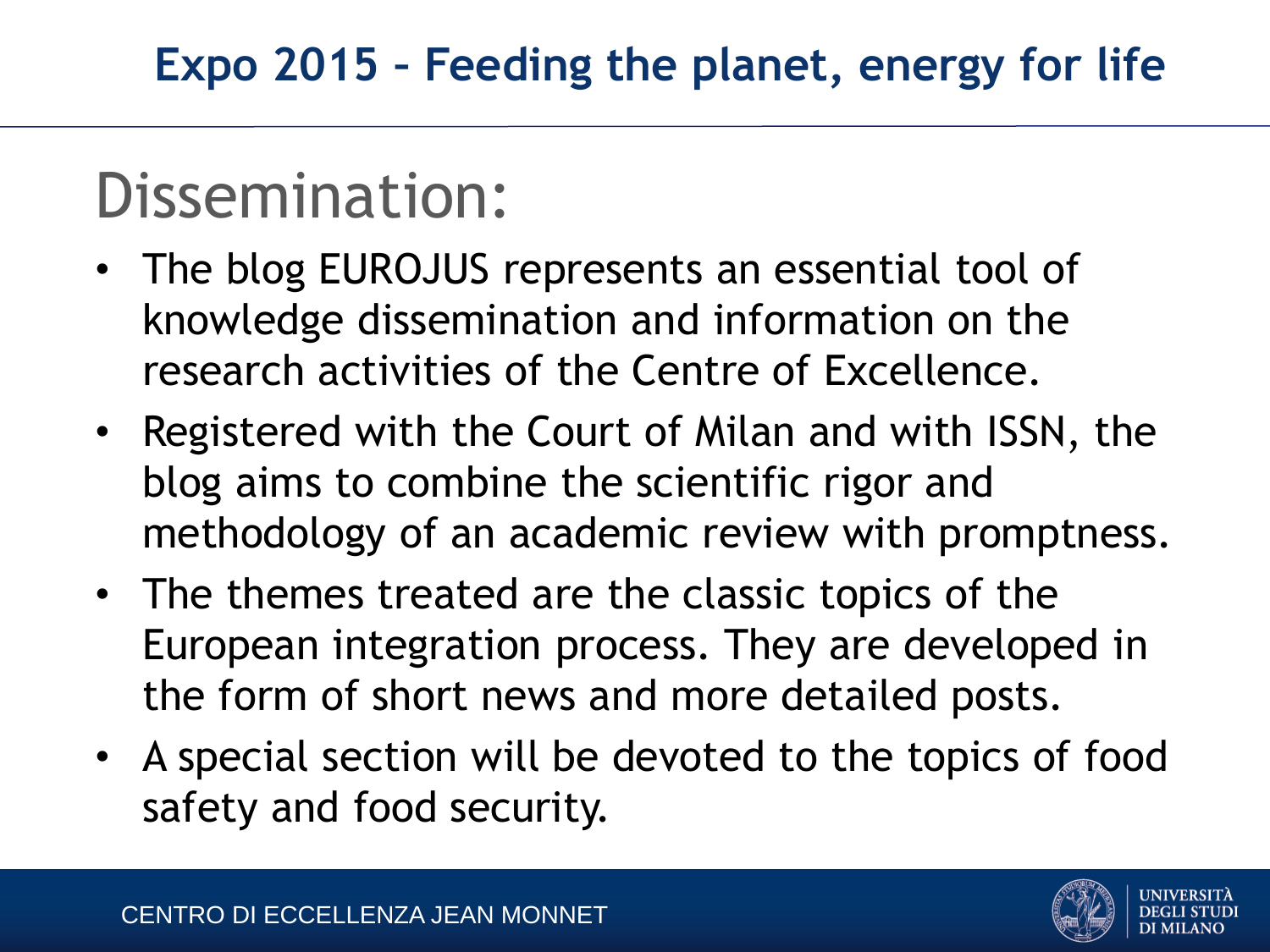### **Chair Jean Monnet** *ad personam*

- The activities of the center of excellence are coordinated with those of the Jean Monnet Chair ad personam that will end in 2015;
- Main areas of investigation:
- Services of General Economic Interest;
- Internal market and consumer's protection;
- Competition.
- Series of seminars for students on EU competition and internal market law
- **Conference: "The modernization of State Aid", Milan, 26 November 2014.** The modernization process of the State aid's control started by the European Commission in 2012. The conference will focus on State aid in the field of services of general economic interest and infrastructure.

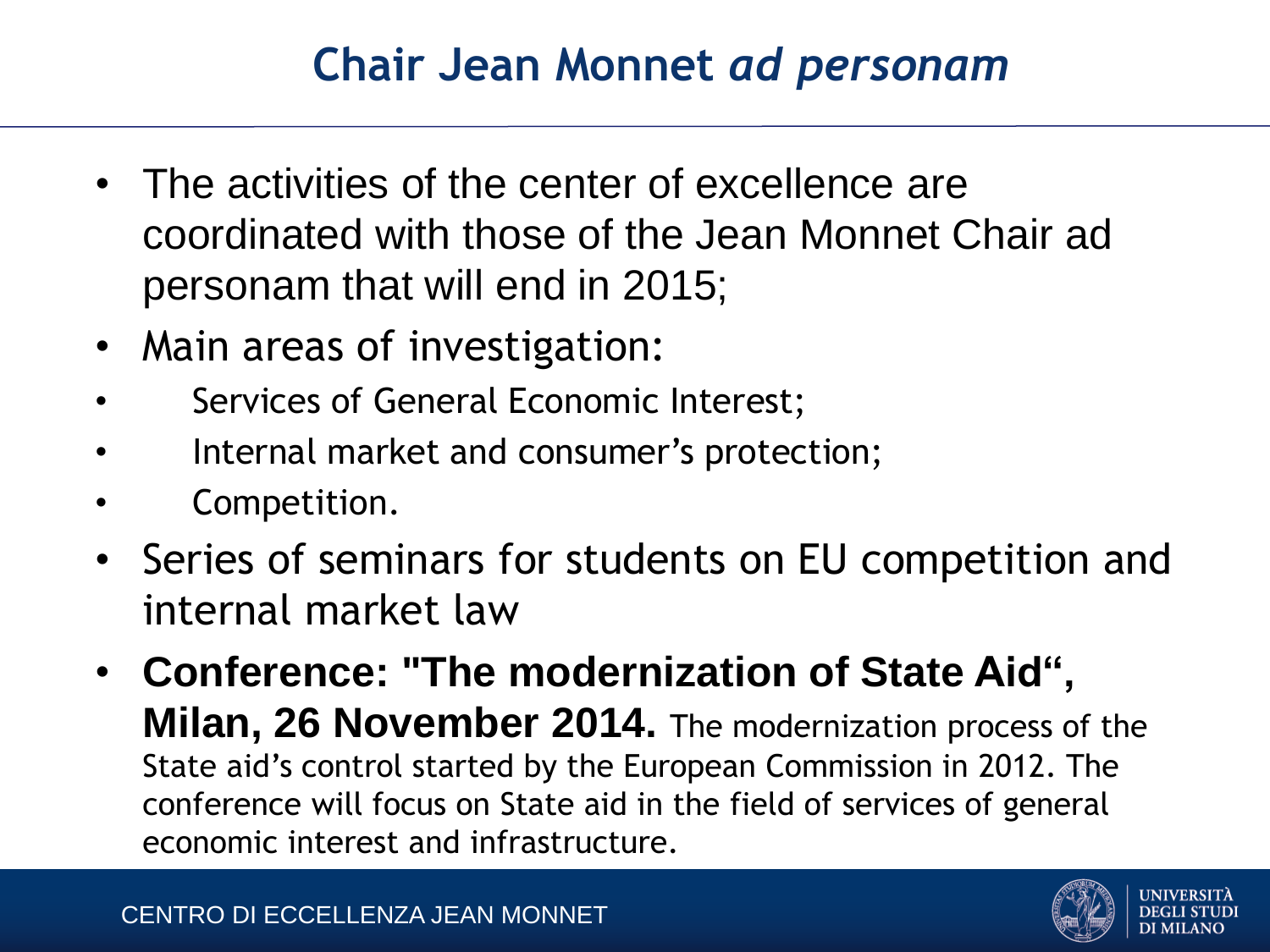### *Jean Monnet Centre of Excellence*

- In addition to the issues related to food safety and food security, the Centre of Excellence promotes awareness of subjects related to the process of European integration.
- Two important conference in Fall 2014:
- Costa / Enel. Constitutional Court and the Court of Justice, fifty years later, Milan Court, 30 October 2014;
- The Presidencies of the European Union, University of Milan, 9 December 2014.